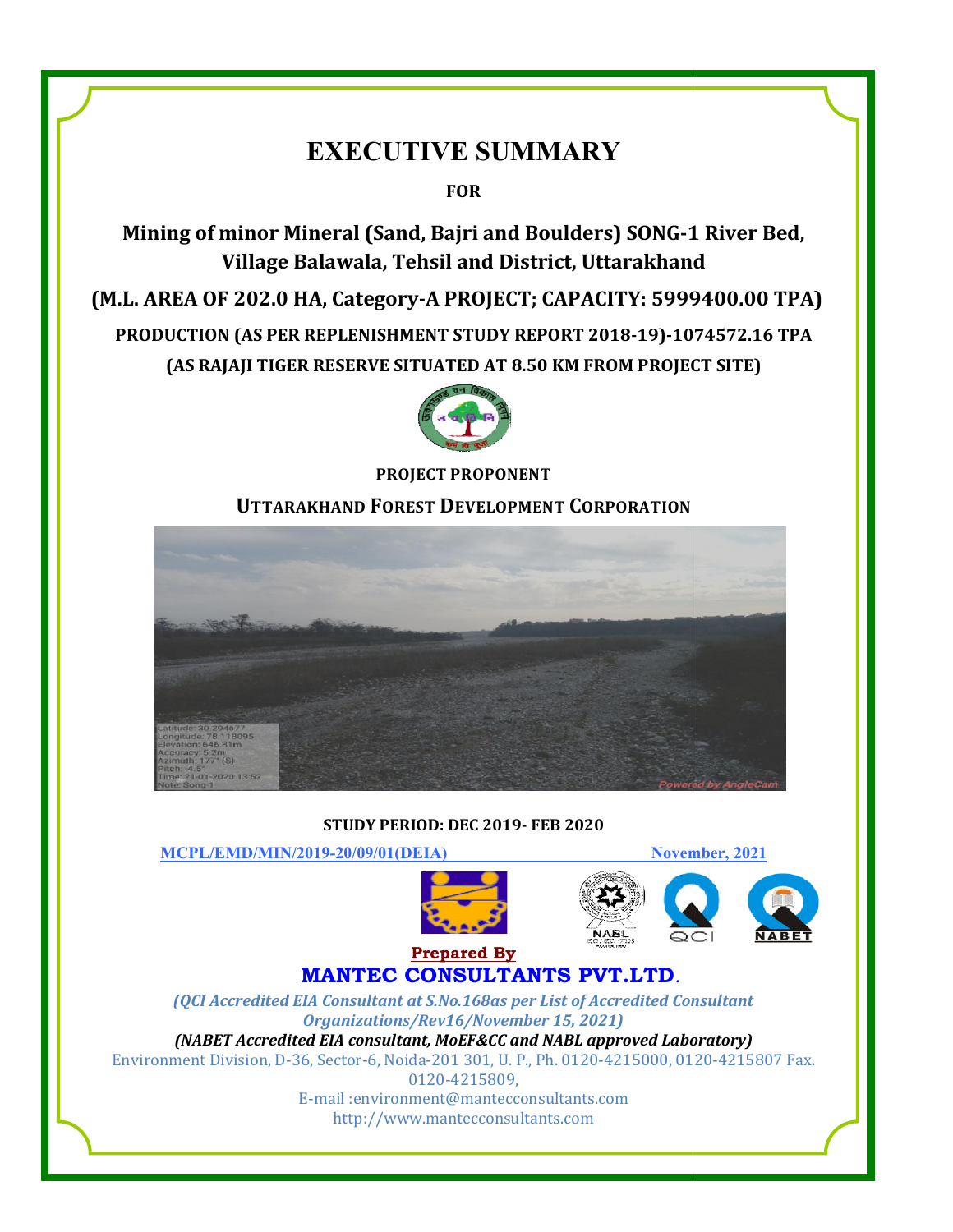# 1. INTRODUCTION

M/s Uttarakhand Forest Development Corporation (UKFDC) is a statutory body constituted by the State Government of Uttarakhand. The Corporation was formed for the better preservation, supervision and development of forest, also for better exploitation of forest produce within the State and for matters connected therewith.

The Corporation has been progressing forward not only in its financial aspect but also has taken a big leap in the direction of diversification of its activities.

M/s Uttarakhand Forest Development Corporation (UKFDC) has proposed for mining of Sand, Bajri and Boulder minor mineral in their mining lease area of 202.00 hectare in Village Balawala, Tehsil and District Dehradun for collection of 5999400.00TPA.

# 2. PROJECT PROPOSAL

It has proposed for mining of Sand, Bajri and Boulders (minor minerals) in their mining lease area of 202.00 hectares in village Balawala, Tehsil and District- Dehradun for collection of 5999400.00 TPA of minor minerals. The applicant is seeking prior Environmental Clearance for the project as per EIA notification' 2006 and its subsequent amendments, so it has allotted the job for EIA/EMP Study of their proposed project to Mantec Consultant Pvt. Ltd., Noida. Since, the applied mine lease area is located at a distance of 8.50 kms from Rajaji Tiger Reserve, it falls under "Category A"&the Schedule Clause number 1(a) of EIA notification 2006 and its subsequent amendments. The Letter of Intent (LoI) has been issued by the Director of Mines & Geology department, Uttarakhand 38 खनन / **आशय पत्र / व॰वि॰नि॰/ भू॰ खनि॰ ई॰/2018-19** dated **24.7.2018** and **vide letter no.**

51039/**खनन/ आशय पत्र / व॰वि॰नि॰/ भू॰ खनि॰ ई ॰**/2018-19 dated 05/11/2018

| S. No.    | <b>Particulars</b>                                                                                                                                       | <b>Details</b>                                                                                                                                                                        |  |  |
|-----------|----------------------------------------------------------------------------------------------------------------------------------------------------------|---------------------------------------------------------------------------------------------------------------------------------------------------------------------------------------|--|--|
| А.        | <b>Lease Area Details</b>                                                                                                                                |                                                                                                                                                                                       |  |  |
|           | Lease Area                                                                                                                                               | 202.0 ha                                                                                                                                                                              |  |  |
|           | Topography                                                                                                                                               | Undulated (Riverbed)                                                                                                                                                                  |  |  |
|           | <b>Site Elevation Range</b>                                                                                                                              | 547.4 m - 605.2m amsl                                                                                                                                                                 |  |  |
|           |                                                                                                                                                          | (Source: Mining Plan)                                                                                                                                                                 |  |  |
| <b>B.</b> | <b>Production Details:</b>                                                                                                                               |                                                                                                                                                                                       |  |  |
|           | <b>Proposed Production</b>                                                                                                                               | 5999400 TPA                                                                                                                                                                           |  |  |
| C.        | <b>Cost Details</b>                                                                                                                                      |                                                                                                                                                                                       |  |  |
|           | Cost of the project                                                                                                                                      | Rs. 4.18 Crore                                                                                                                                                                        |  |  |
|           | Cost for EMP                                                                                                                                             | Rs. 95.7 Lakhs/Yr (Capital Cost)<br>Rs. 23.53 Lakhs/Yr (Recurring Cost)                                                                                                               |  |  |
|           |                                                                                                                                                          |                                                                                                                                                                                       |  |  |
|           | OH&S                                                                                                                                                     | Rs.1.0 Lakh/Yr(Capital Cost)                                                                                                                                                          |  |  |
|           |                                                                                                                                                          | Rs 5.0Lakhs/Yr (Recurring Cost)                                                                                                                                                       |  |  |
| Е.        | <b>Environmental Settings of the area</b>                                                                                                                |                                                                                                                                                                                       |  |  |
|           | <b>Ecological Sensitive Areas</b><br>(National Park, Wild Life<br>Sanctuary, Biosphere Reserve,<br>Reserve/Protected Forest etc.)<br>within 10 Km radius | Reserve - 850<br>Tiger<br>SWS<br>Rajaji<br>Km,<br>Direction Saura Reserve Forest-0Km Barkot<br>Range Forest- 9.4 Km SWS Direction Hrishikesh<br>Reserve Forest- 2.8 Km WSW Direction. |  |  |

### Table 1Details of the Project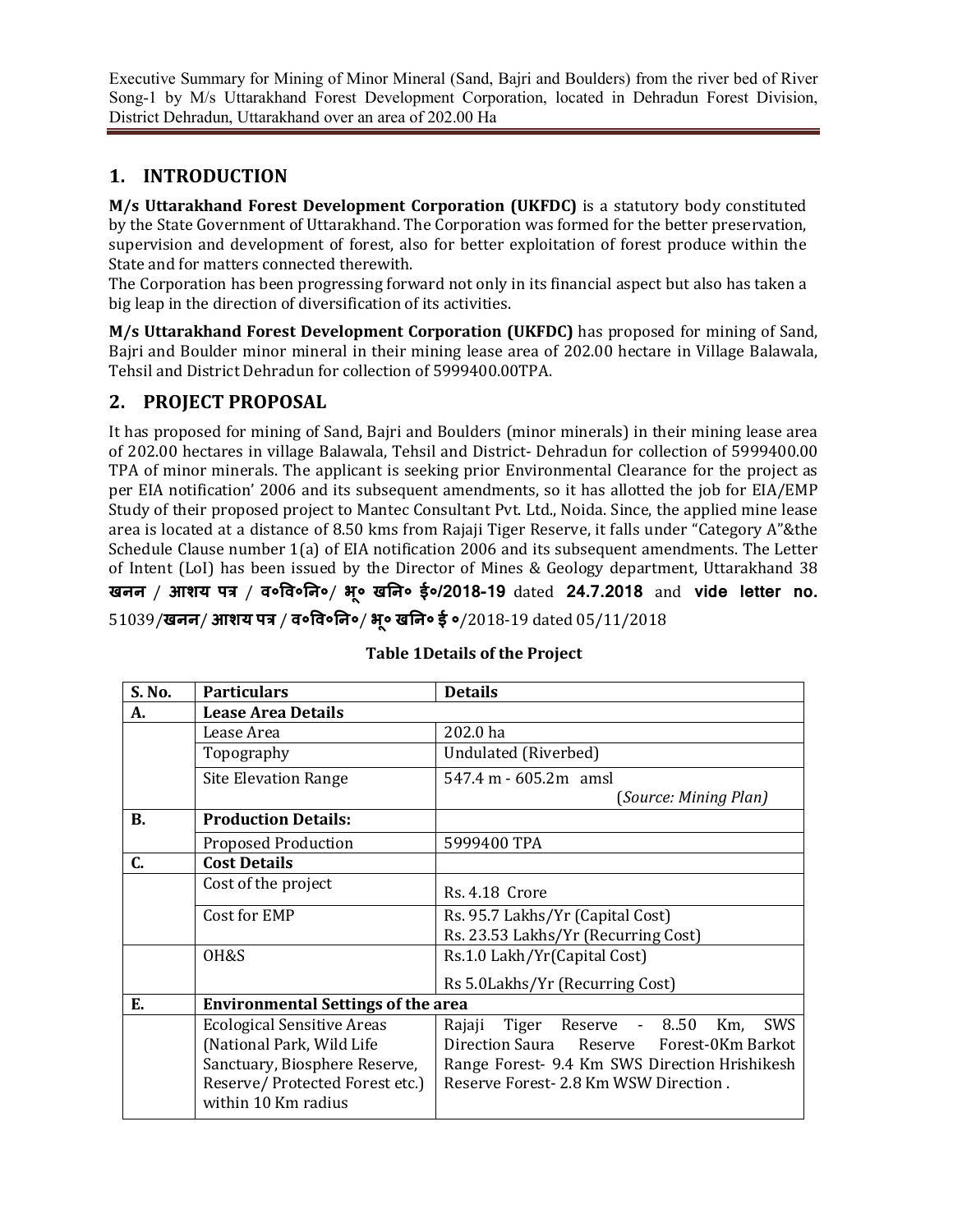| Inter-state boundary within 5<br>Km radius | None                                                                                                       |
|--------------------------------------------|------------------------------------------------------------------------------------------------------------|
| Nearest Town/Major City                    | Uttarakhand Vidhansabha Dehradun~8.44 Km,<br><b>WN</b>                                                     |
| <b>Nearest Railway Station</b>             | Harrawala Railway Station~3.6 km, W                                                                        |
| Nearest State Highway/<br>National Highway | NH-72 Haridwar Dehradun Road~4.0 km, W                                                                     |
| Nearest Airport                            | Jolly Grant Airport~8.75 km, SE (aerial distance)                                                          |
| Nearest Post Office                        | Nathuwala Post office $\sim$ 1.0 km, W (aerial<br>distance)                                                |
| <b>Nearest Police Station</b>              | Nehru Colony police station Police Station~7.50<br>kms.                                                    |
|                                            | Kailash Hospital~6.71 Km                                                                                   |
| <b>Medical Facilities</b>                  | Raipura Government hospital ~2.50 Km                                                                       |
| <b>Education Facilities</b>                | Dayalbagh Educational Institute Study Center $\sim$<br>9.6 Km, NW<br>Acacia Public School $\sim$ 5.5 Km, W |
| Seismic Zone                               | Zone-IV (As per 1893:2002)                                                                                 |
| Water Body                                 | Jhakan River $\sim$ 7.92 kms in S                                                                          |

# 3. PROJECT DESCRIPTION

The proposed project is for mining of Sand, Bajri and Boulder (Minor Mineral) by open manual method in riverbed over an area of 202.0 Ha with proposed production capacity of 5999400 TPA.

The total geological reserve is 12003328.26 tons and total mineable reserve is 5999400.00TPA. Ultimate depth of a bench will be 3.0 m.

Riverbed block will be further replenished during rainy season. Minerals will be transported by trucks. It is widely used in construction, buildings, bridges and other infrastructure.

Total water requirement for the project is 55.5 KLD. Total manpower requirement for the project is 670 numbers. The site facilities like canteen, rest-shelter, first aid facility, water and electricity supply etc. will be provided as per requirement.

There is no litigation pending against this project. It is coming under the Zone IV of Seismic Zone(As per 1893:2002)

## 4. DESCRIPTION OF THE ENVIRONMENT

Environmental data has been collected in relation to proposed mining for Air, Noise, Water, Soil, Ecology and Biodiversity. The generation of primary data as well as collection of secondary data and information from the site and surroundings was carried out during winter season i.e. December 2019 to February 2020.

The EIA study is being done for the Mine Lease (core zone) and area within 10 Km distance from mine lease boundary (buffer zone), both of which together comprise the study area.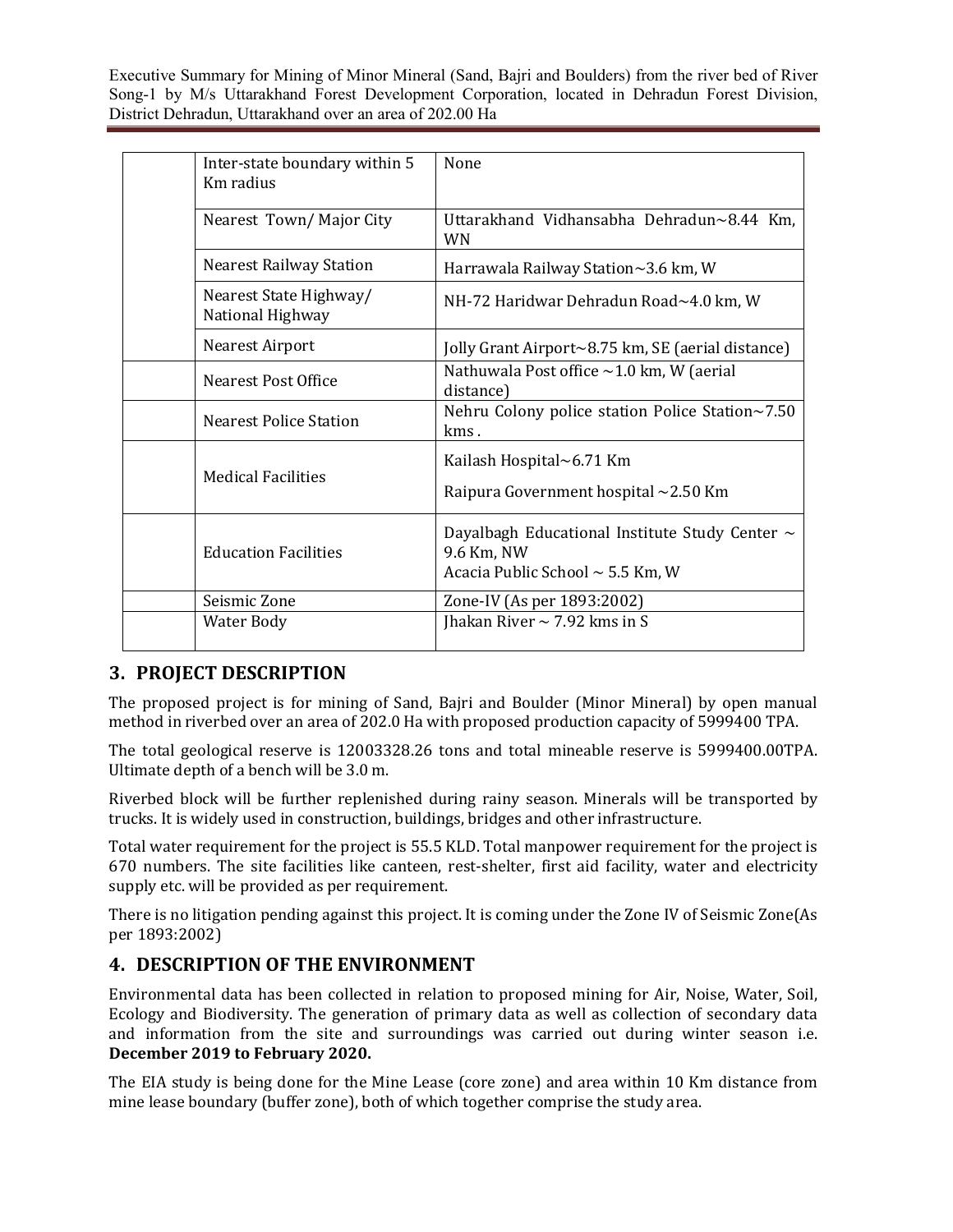| <b>Attribute</b>                                                                                                                                                                                                                                                                                                                                                                                                                                                                                                                                                                                                                                                                                                                                                                                  | <b>Baseline Status</b>                                                                                                                                                                                                                                                                                                                                                                                                                                                                                                                                                                                                                                                                                                                                                                                                                                                                                                                                                      |
|---------------------------------------------------------------------------------------------------------------------------------------------------------------------------------------------------------------------------------------------------------------------------------------------------------------------------------------------------------------------------------------------------------------------------------------------------------------------------------------------------------------------------------------------------------------------------------------------------------------------------------------------------------------------------------------------------------------------------------------------------------------------------------------------------|-----------------------------------------------------------------------------------------------------------------------------------------------------------------------------------------------------------------------------------------------------------------------------------------------------------------------------------------------------------------------------------------------------------------------------------------------------------------------------------------------------------------------------------------------------------------------------------------------------------------------------------------------------------------------------------------------------------------------------------------------------------------------------------------------------------------------------------------------------------------------------------------------------------------------------------------------------------------------------|
| 1. Ambient Air Quality<br>The baseline status of the<br>ambient air quality has been<br>assessed<br>through<br>scientifically<br>designed<br>Quality<br>Ambient<br>Air<br>The<br>design<br>Network.<br>- of<br>monitoring network in the<br>quality<br>surveillance<br>air<br>program has been based on<br>the<br>following<br>considerations:<br>a) Representation of Mine<br>leases area.<br>b) Representation of the<br>down wind direction and<br>cross-sectional distribution.<br>Representation<br>of<br>$\mathfrak{c}$<br>residential areas.<br>Representation<br>of<br>d)<br>regional background levels.<br>of<br>e)<br>Representation<br>sensitive receptor.<br>f) Meteorological conditions<br>(predominant<br>wind<br>direction and wind speed.<br>g) Topography of the study<br>area. | Ambient Air quality Monitoring was carried out in total 8<br>$\bullet$<br>locations and the maximum value for $PM_{10}$ is observed as 67<br>$\mu$ g/m <sup>3</sup> at mine site and minimum value of 42 $\mu$ g/m <sup>3</sup> .<br>Ambient Air Quality Monitoring was carried out in total 8<br>٠<br>locations and the maximum value for $PM_{2.5}$ is observed as 38<br>$\mu$ g/m <sup>3</sup> at mine site and minimum value of 23 $\mu$ g/m <sup>3</sup><br>observed.<br>Ambient Air Quality Monitoring was carried out in total 8<br>$\bullet$<br>locations and the maximum value for $SO2$ is observed as 15<br>ug/m <sup>3</sup> at Lal Tappad & Narendra Nagar and minimum value<br>6 $\mu$ g/m <sup>3</sup> is observed.<br>Ambient Air Quality Monitoring was carried out in total 8<br>٠<br>locations and the maximum value for $NO2$ is observed as 28<br>$\mu$ g/m <sup>3</sup> at Doiwala and the minimum value of 14 $\mu$ g/m <sup>3</sup> is<br>observed. |
| $\overline{2}$<br><b>Noise Levels</b><br>Dehradun<br>1.<br><b>Manav Vihar</b><br>2.<br><b>Bhopalpani Grant</b><br>3.<br><b>Doiwala</b><br>4.<br><b>Barasi Grant</b><br>5.<br><b>Bhaniwala</b><br>6.<br>Mothrowala<br>7.<br>Hirikhesh<br>8.                                                                                                                                                                                                                                                                                                                                                                                                                                                                                                                                                        | Noise Monitoring was carried out in total 8 locations and the noise<br>levels recorded during the day time were from 58.3 Leq dB to 48.5<br>Leq dB respectively and level of noise during night time were from<br>48.5 Leq dB to 39.6 Leq dB respectively.                                                                                                                                                                                                                                                                                                                                                                                                                                                                                                                                                                                                                                                                                                                  |
| 3.<br><b>Water Quality</b>                                                                                                                                                                                                                                                                                                                                                                                                                                                                                                                                                                                                                                                                                                                                                                        | Analyses of Ground water and Surface water were taken in the Post<br>Monsoon Season December 2019 to February 2020.                                                                                                                                                                                                                                                                                                                                                                                                                                                                                                                                                                                                                                                                                                                                                                                                                                                         |

Table 1-2: Baseline Status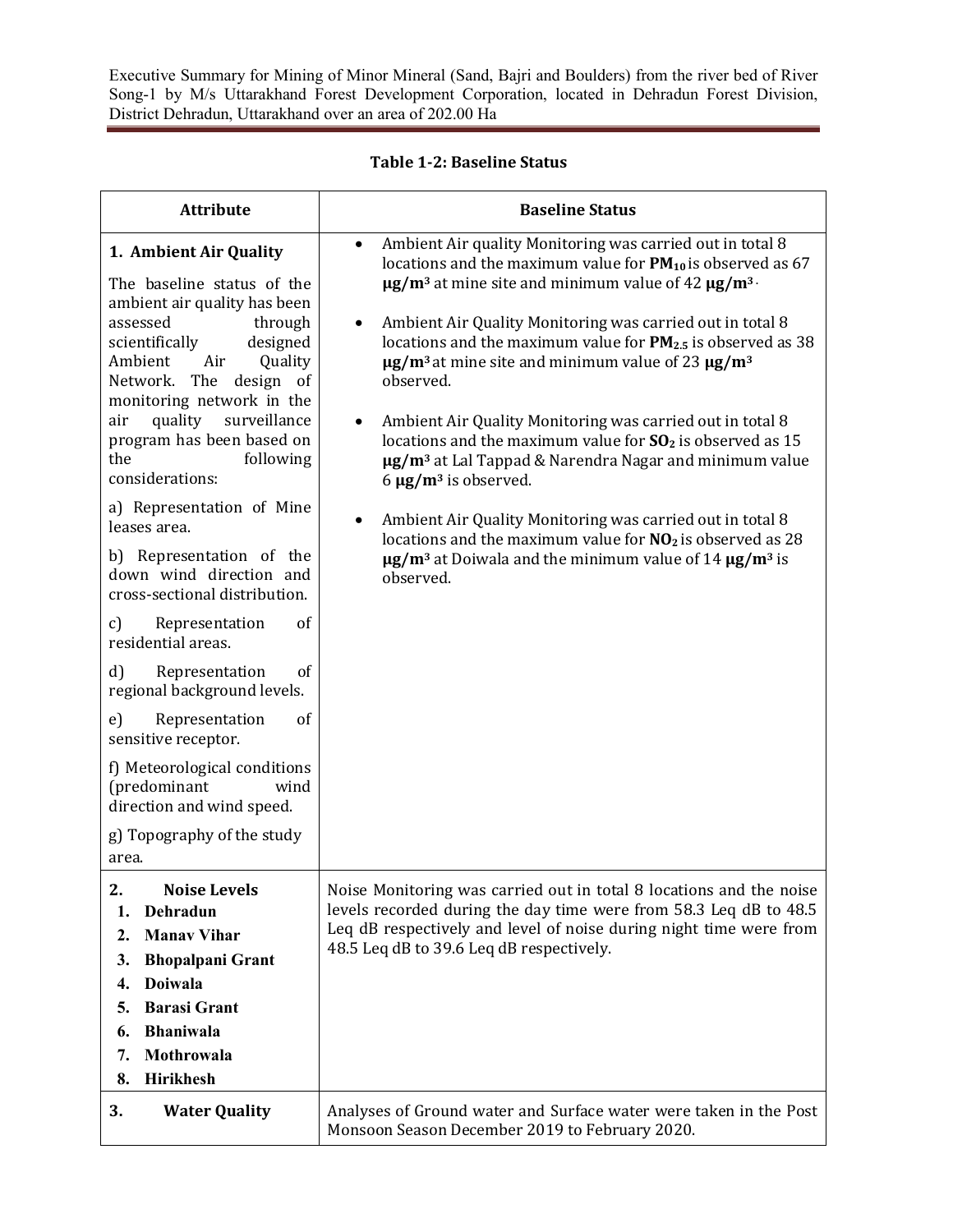| $\mathbf{1}$ .<br>2.<br>3.<br>$\overline{4}$ .<br>5.<br>6.<br>7.<br>8.<br>1. Mine Site<br>4. | <b>Ground water Station:-</b><br>Dehradun<br><b>Manav Vihar</b><br><b>Bhopalpani Grant</b><br><b>Doiwala</b><br><b>Barasi Grant</b><br><b>Bhaniwala</b><br>Mothrowala<br><b>Hirikhesh</b><br><b>Surface water station:-</b><br>2. Nala near Nakraunda<br>3. Water Body near<br><b>Barasi Grant</b><br>Song River U/S | Ground Water-Ground water monitoring was carried out in total 6<br>locations.<br>pH varies from to 7.21 to 7.96<br>$\bullet$<br>Total Hardness varies from 161.00 to 293.00 mg/L.<br>$\bullet$<br>Total Dissolved Solids varies from 251.00 to 403.00 mg/L.<br>$\bullet$<br>Fluoride varies from 0.51 to 0.77 mg/L<br>$\bullet$<br>Chloride varies from 56.00 to 105.00 mg/L<br>$\bullet$<br><b>Surface Water - Surface Monitoring was carried out in 4 locations.</b><br>pH varies from to 7.34 to 7.81<br>$\bullet$<br>Total Hardness varies from 123.00 to 139.00 mg/L.<br>$\bullet$<br>Total Dissolved Solids varies from 227.00 to 253.00 mg/L.<br>$\bullet$<br>Fluoride varies from 0.37 to 0.78 mg/L<br>$\bullet$<br>Chloride varies from 42 to 64 mg/L<br>$\bullet$<br>COD varies from 48 to 76 mg/L<br>$\bullet$<br>BOD varies from 6 to 10mg/L |
|----------------------------------------------------------------------------------------------|----------------------------------------------------------------------------------------------------------------------------------------------------------------------------------------------------------------------------------------------------------------------------------------------------------------------|----------------------------------------------------------------------------------------------------------------------------------------------------------------------------------------------------------------------------------------------------------------------------------------------------------------------------------------------------------------------------------------------------------------------------------------------------------------------------------------------------------------------------------------------------------------------------------------------------------------------------------------------------------------------------------------------------------------------------------------------------------------------------------------------------------------------------------------------------------|
| 4.<br>1.<br>2.<br>3.<br>$\overline{4}$ .<br>5.<br>6.<br>7.<br>8.                             | <b>Soil Quality</b><br>Dehradun<br><b>Manay Vihar</b><br><b>Bhopalpani Grant</b><br><b>Doiwala</b><br><b>Barasi Grant</b><br><b>Bhaniwala</b><br>Mothrowala<br>Hirikhesh                                                                                                                                             | Soil Monitoring was carried out in total 8 locations.<br>The data shows that value of pH ranges from 7.15-7.84.<br>$\bullet$<br>Bhopalpani Grant shows maximum conductivity of<br>$\bullet$<br>415µmhos/cm, Mothrowala village shows minimum<br>conductivity of 415 µmhos/cm.<br>Values of CEC ranges from 11.88 meq/100g as lowest at<br>$\bullet$<br>Barasi Grant and 15.34 meg/100gas maximum at<br>Mothrowala.<br>Magnesium values ranges from 2.35 meq/100g as lowest at<br>$\bullet$<br>Bhaniwala and 2.84 meq/100g as highest at Barasi Grant.<br>The average concentration of Nitrogen, Phosphorus and<br>$\bullet$<br>Potassium in the soil samples<br>Varies from 9.2 to 11.4 mg/100gm, 0.57 to 0.96 mg/100gm<br>$\bullet$<br>and 4.0 to 6.0 mg/100gm.                                                                                         |

## b) Socio Economic Environment

Socio-Economic Impact Assessment (SEIA) refers to systematic analysis of various social and economic characteristics of human being living in a given geographical area (study area/impact area). The prime objective of SEIA is to identify and evaluate potential socio-economic and cultural impacts of a proposed development project on the lives & conditions of people, their families and communities.

## 1.1.1 Study Area

The study area defines 10 km circle radius around The mine is situated in the Village- Balawala, Tehsil and District-Dehradun. The mine lease area falls in the survey of India Toposheet no 53J/4. . The study area habitations are spread over the Dehradun district and sub districts Dhanaulti and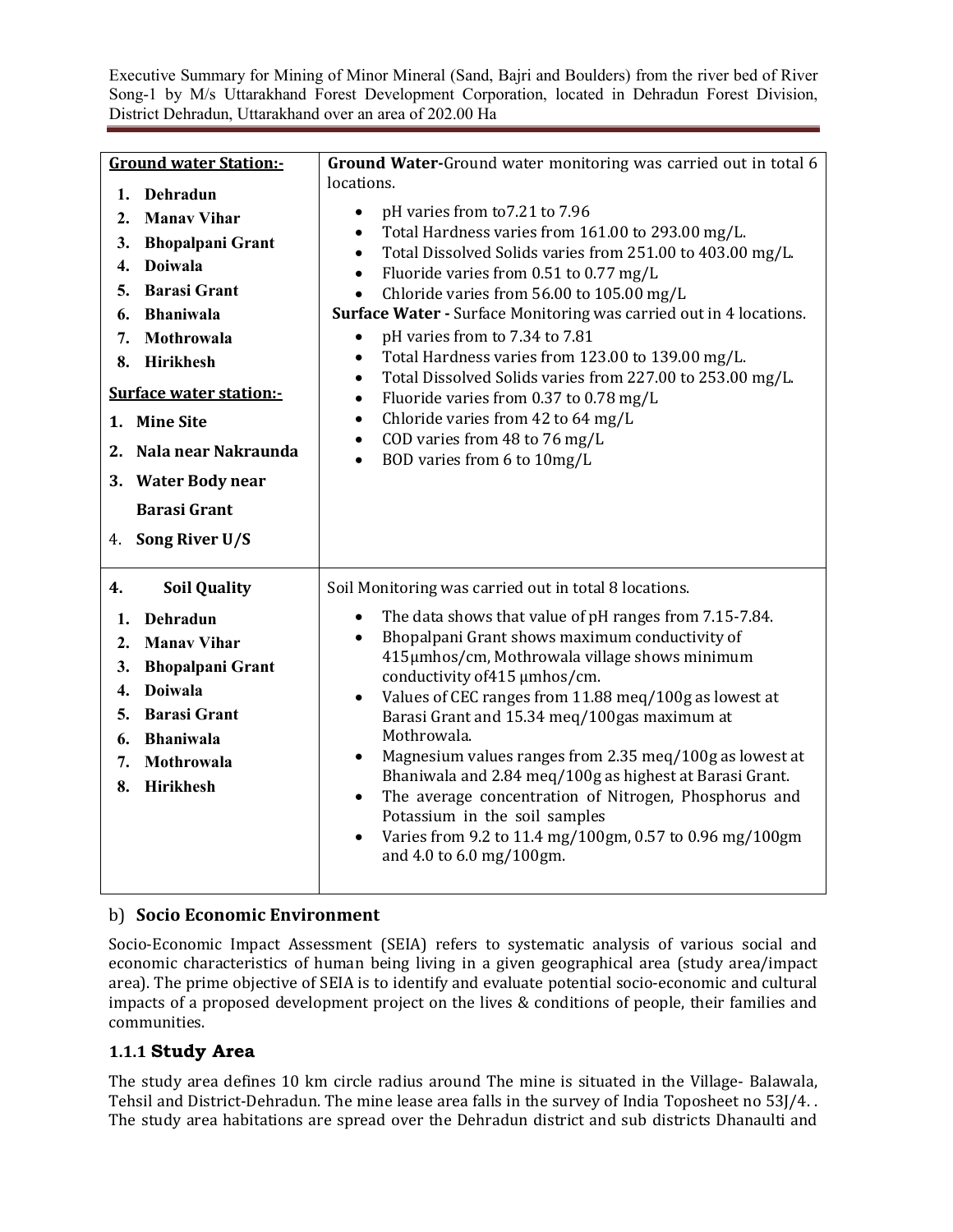Narendranagar of Tehri Garhwal district of Uttarakhand state. The nearest railway station and airport to the project site is Harrawala Railway Station 3.6 km in west (W) direction and Jolly Grant Airport,  $8.75 \text{ km}$  south east (SE) of the mining site respectively.

The study area comprises of a total of 115 identified habitations out of which there are 112 villages and 3 are urban areas. There is 1 uninhabited village in the study area habitations. The habitations have been shown in the map and the table below:

| Sl. No.        | <b>Village</b>                 | Sl. No. | <b>Village</b>       |
|----------------|--------------------------------|---------|----------------------|
| $\mathbf{1}$   | <b>Bharwa Katal</b>            | 47      | Nahi Kalan           |
| 2              | Mahendra Pur                   | 48      | Jakar                |
| 3              | Dubri                          | 49      | Farti                |
| $\overline{4}$ | Dubara                         | 50      | Sangaon              |
| 5              | Kokliyal Gaon                  | 51      | Sindhwal Gaon        |
| 6              | Daur Mai Kanda                 | 52      | Kotala               |
| $\overline{7}$ | Kol                            | 53      | Nahikhurd            |
| 8              | Chiphalti Lagga Gawali Danda   | 54      | Baderha Kalan        |
| 9              | Jaintwari                      | 55      | Baderna Khurd        |
| 10             | Jhoti Urph Koti Lagga Jaintwar | 56      | Tamoli Garh          |
| 11             | Toliya Katal                   | 57      | Talai                |
| 12             | Saudan Lagga Gawali Dand       | 58      | Dharkot              |
| 13             | Ghursal Gaon                   | 59      | Simiyanah            |
| 14             | Sunderwala                     | 60      | Baderana Majhala     |
| 15             | Dwara                          | 61      | Kuthar               |
| 16             | Akhandwali Bhilang             | 62      | Katkot Khurd         |
| 17             | Sodasaroli                     | 63      | Katkot Kalan         |
| 18             | Kalimati                       | 64      | Siron                |
| 19             | Barasi Grant                   | 65      | Ghandol              |
| $20\,$         | Bhopalpani Grant               | 66      | Chauki               |
| 21             | Paw Wala Soda                  | 67      | Kaknawamaychak Talai |

#### Habitations in the study area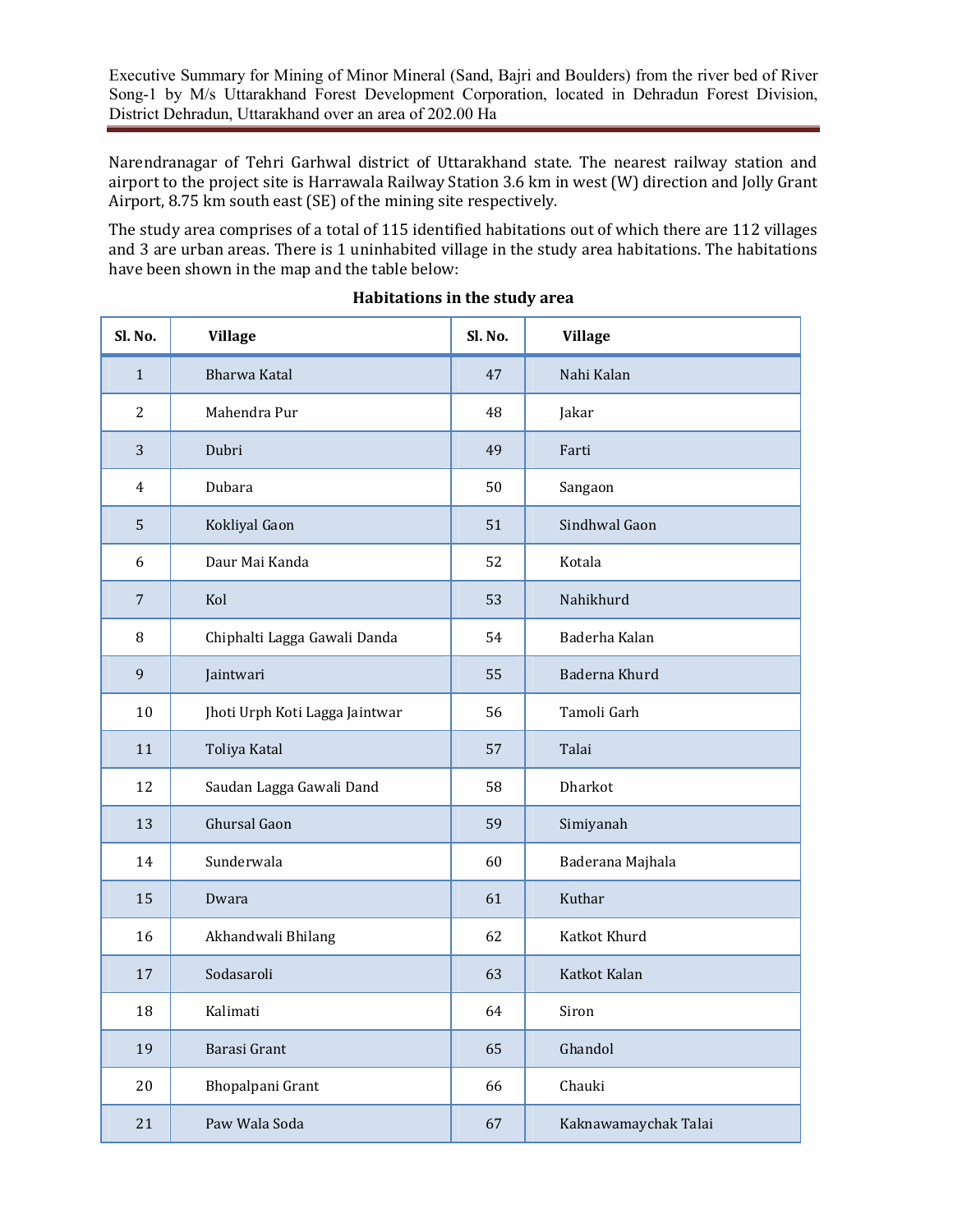| 22      | Motharo Wala      | 68      | Kotimay Chak       |
|---------|-------------------|---------|--------------------|
| 23      | Badripur          | 69      | Ramnagar Danda     |
| 24      | Haripur           | 70      | Kandogal           |
| 25      | Nawada            | 71      | Kudhal             |
| 26      | Chaktonwala Grant | 72      | Gadool             |
| 27      | Balawala          | 73      | Pali               |
| 28      | Miyanwala         | 74      | Khaldhar           |
| 29      | Mohkam Pur Kala   | 75      | Bagi               |
| 30      | Mohkam Pur Khurd  | 76      | Bangai             |
| 31      | Majari Mafi       | 77      | Naurtuwala         |
| 32      | Harrawala         | 78      | Rakhwal Gaon       |
| 33      | Nakraunda         | 79      | Govind Wala        |
| 34      | Kuwan Wala        | 80      | Bishan Garh        |
| 35      | Nagal Jwalapur    | 81      | Bairagada          |
| 36      | Simlas Grant      | 82      | Sarangdharwala     |
| 37      | Lachhi Wala       | 83      | Bhogpur            |
| 38      | Missar Wala Kala  | 84      | Chakbarkot         |
| 39      | Missar Wala Khurd | 85      | Barkot Mafi        |
| $40\,$  | Markham Grant     | 86      | Rani Pokhari Grant |
| 41      | Ghissar Pari      | 87      | Mauja Rani Pokhari |
| 42      | Doiwala           | 88      | Listrabad          |
| 43      | Hansuwala         | 89      | Kaluwala           |
| 44      | Lachhiwala Range  | 90      | Sangatiya Walakala |
| 45      | Landwakot         | 91      | Bhaglana           |
| 46      | Haldwari          | 92      | Badowala           |
| Sl. No. | <b>Village</b>    | Sl. No. | <b>Village</b>     |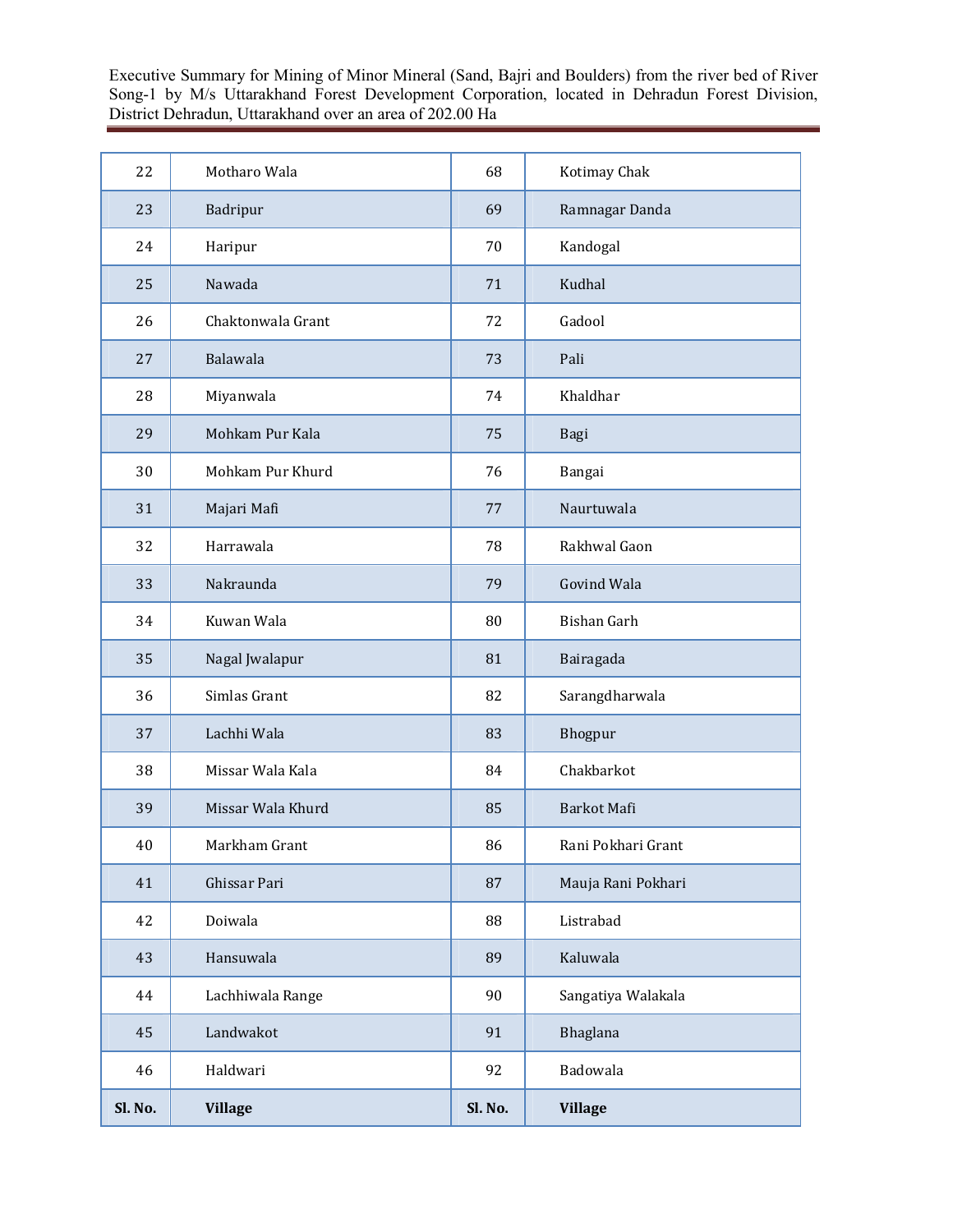| 93  | Baruwala Grant      | 105 | Ashkrodi Range     |
|-----|---------------------|-----|--------------------|
| 94  | Jauligrant          | 106 | Kaudasi            |
| 95  | Sangatiya Walakhurd | 107 | Fagsi              |
| 96  | Baksar Wala         | 108 | Badogal            |
| 97  | Kanhar Wala         | 109 | Falsuwa            |
| 98  | Athhoorwala         | 110 | Rainapur Grant     |
| 99  | Bhaniya Wala        | 111 | Mazri Grant        |
| 100 | Jeevan Wala         | 112 | Kasron Range       |
| 101 | Fatehpur Danda      |     | <b>Urban Area</b>  |
| 102 | Sahab Nagar         | 113 | Dehradun           |
| 103 | <b>Barkot Range</b> | 114 | Natthuwa Wala (CT) |
| 104 | Thano Range         | 115 | Natthan Pur (CT)   |

The demographic profile of the study area is given below:-

| S. No.         | <b>Description</b>                | <b>Number</b> | <b>Percentage to Respective Total</b> |  |  |
|----------------|-----------------------------------|---------------|---------------------------------------|--|--|
| $\mathbf{1}$   | <b>Total Population</b>           | 250971        | 100                                   |  |  |
|                | <b>Male</b>                       | 130151        | 51.9                                  |  |  |
|                | Female                            | 120820        | 48.1                                  |  |  |
|                | Sex Ratio                         |               | 928                                   |  |  |
|                | <b>Population (0-6) Age Group</b> | 29108         | 100                                   |  |  |
| $\overline{2}$ | Male                              | 15507         | 53.3                                  |  |  |
|                | Female                            | 13601         | 46.7                                  |  |  |
|                | Sex Ratio                         |               | 877                                   |  |  |
| 3              | <b>Population-Scheduled Caste</b> | 30881         | 100                                   |  |  |
|                | Male                              | 16303         | 52.8                                  |  |  |
|                | Female                            | 14578         | 47.2                                  |  |  |
|                | Sex Ratio                         |               | 894                                   |  |  |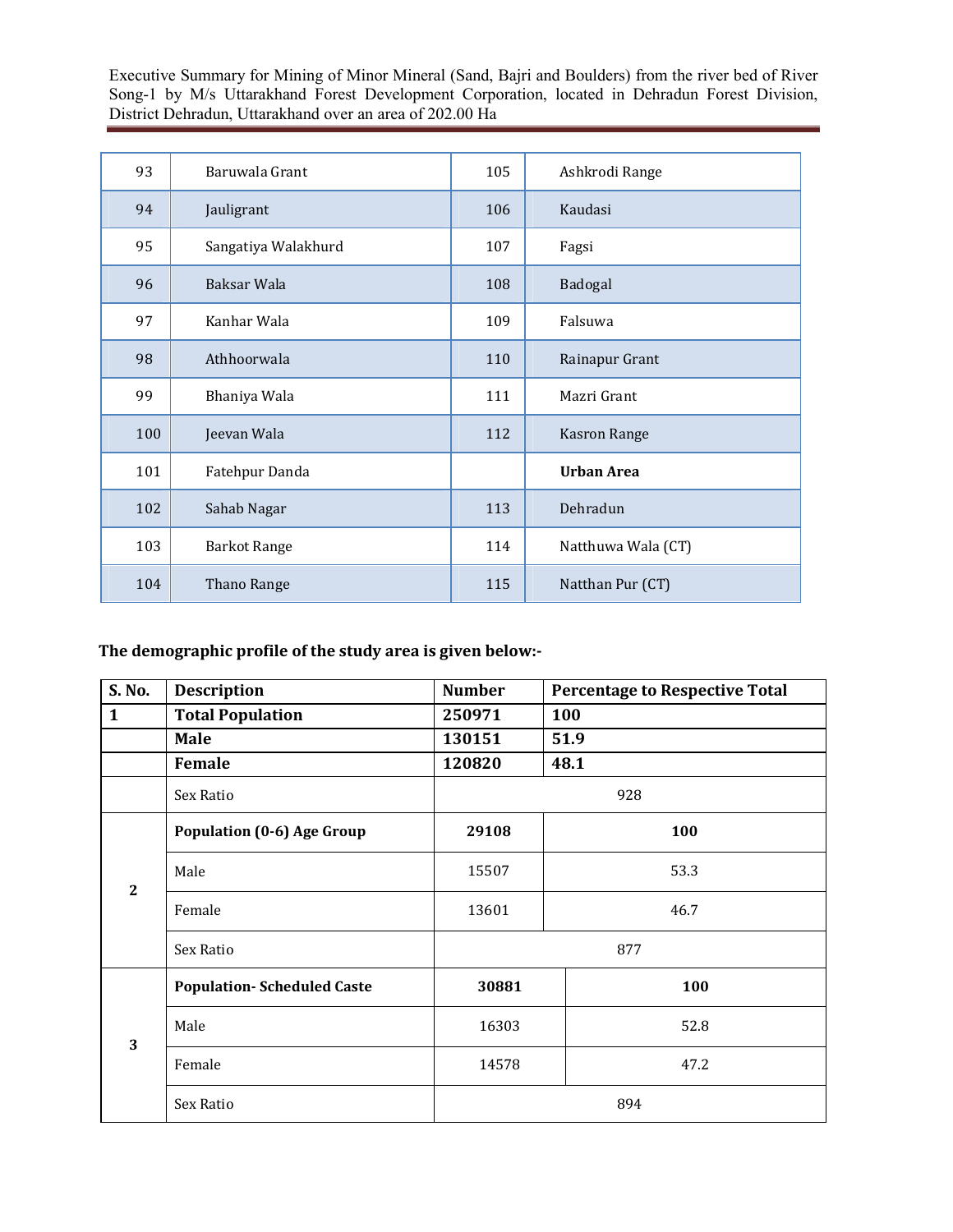| $\overline{\mathbf{4}}$ | <b>Population-Scheduled Tribe</b>            | 1749   | 100  |  |
|-------------------------|----------------------------------------------|--------|------|--|
|                         | Male                                         | 941    | 53.8 |  |
|                         | Female                                       | 808    | 46.2 |  |
|                         | Sex Ratio                                    | 858    |      |  |
|                         | <b>Total Literates</b>                       | 192218 | 100  |  |
| 5                       | Male                                         | 105768 | 55.0 |  |
|                         | Female                                       | 86450  | 45.0 |  |
|                         | Gender Gap in Literates                      | 10.0   |      |  |
|                         | <b>Overall Literacy Rate</b>                 | 86.6   |      |  |
| $6\phantom{1}6$         | Male                                         | 92.3   |      |  |
|                         | Female                                       | 80.6   |      |  |
|                         | Gender Gap in Literacy Rate                  | 11.7   |      |  |
|                         | <b>Total Workers</b>                         | 86312  | 100  |  |
|                         | Male                                         | 65409  | 75.8 |  |
| $\overline{7}$          | Female                                       | 20903  | 24.2 |  |
|                         | Gender<br>Work<br>Gap<br>in<br>Participation | 51.6   |      |  |
|                         | <b>Main Workers</b>                          | 67248  | 100  |  |
| ${\bf 8}$               | Male                                         | 53878  | 80.1 |  |
|                         | Female                                       | 13370  | 19.9 |  |
|                         | Gender Gap in Work Participation             | 60.2   |      |  |
|                         | <b>Marginal Workers</b>                      | 19064  | 100  |  |
| $\boldsymbol{9}$        | Male                                         | 11531  | 60.5 |  |
|                         | Female                                       | 7533   | 39.5 |  |
|                         | Gender Gap in Work Participation             | 21.0   |      |  |
| 10                      | <b>Household Industrial Workers</b>          | 2503   | 100  |  |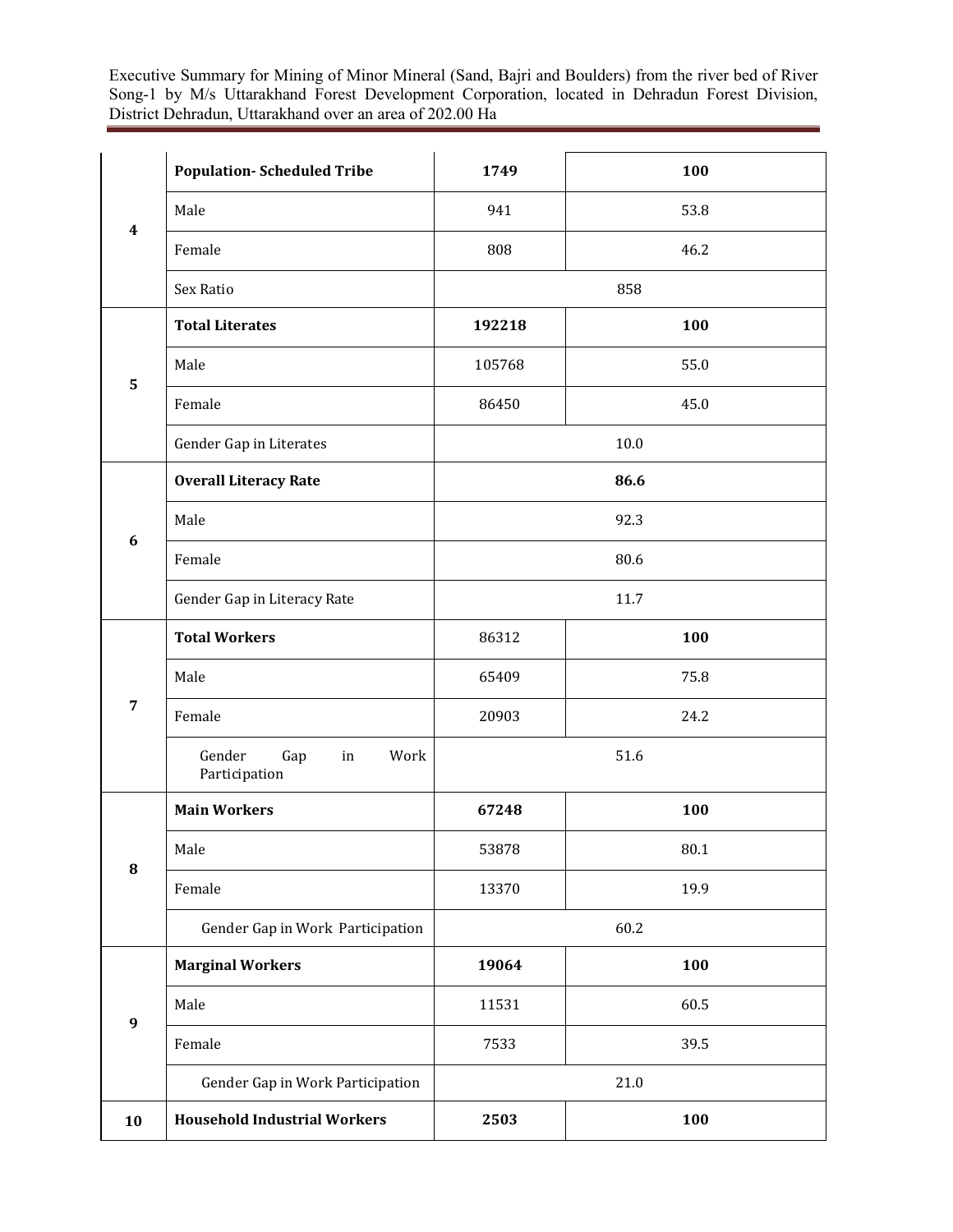|    | Male                              | 1903  | 76.0 |
|----|-----------------------------------|-------|------|
|    | Female                            | 600   | 24.0 |
|    | <b>Total Agricultural Workers</b> | 11131 | 100  |
| 11 | Male                              | 7870  | 70.7 |
|    | Female                            | 3261  | 29.3 |
| 12 | <b>Cultivators</b>                | 8191  | 100  |
|    | Male                              | 5394  | 65.9 |
|    | Female                            | 2797  | 34.1 |
| 13 | <b>Agricultural Labour</b>        | 2940  | 100  |
|    | Male                              | 2476  | 84.2 |
|    | Female                            | 464   | 15.8 |
| 14 | <b>Other Workers</b>              | 53614 | 100  |
|    | Male                              | 44105 | 82.3 |
|    | Female                            | 9509  | 17.7 |

*(Source: Primary Census Abstract, 2011)*

### Total Population Details

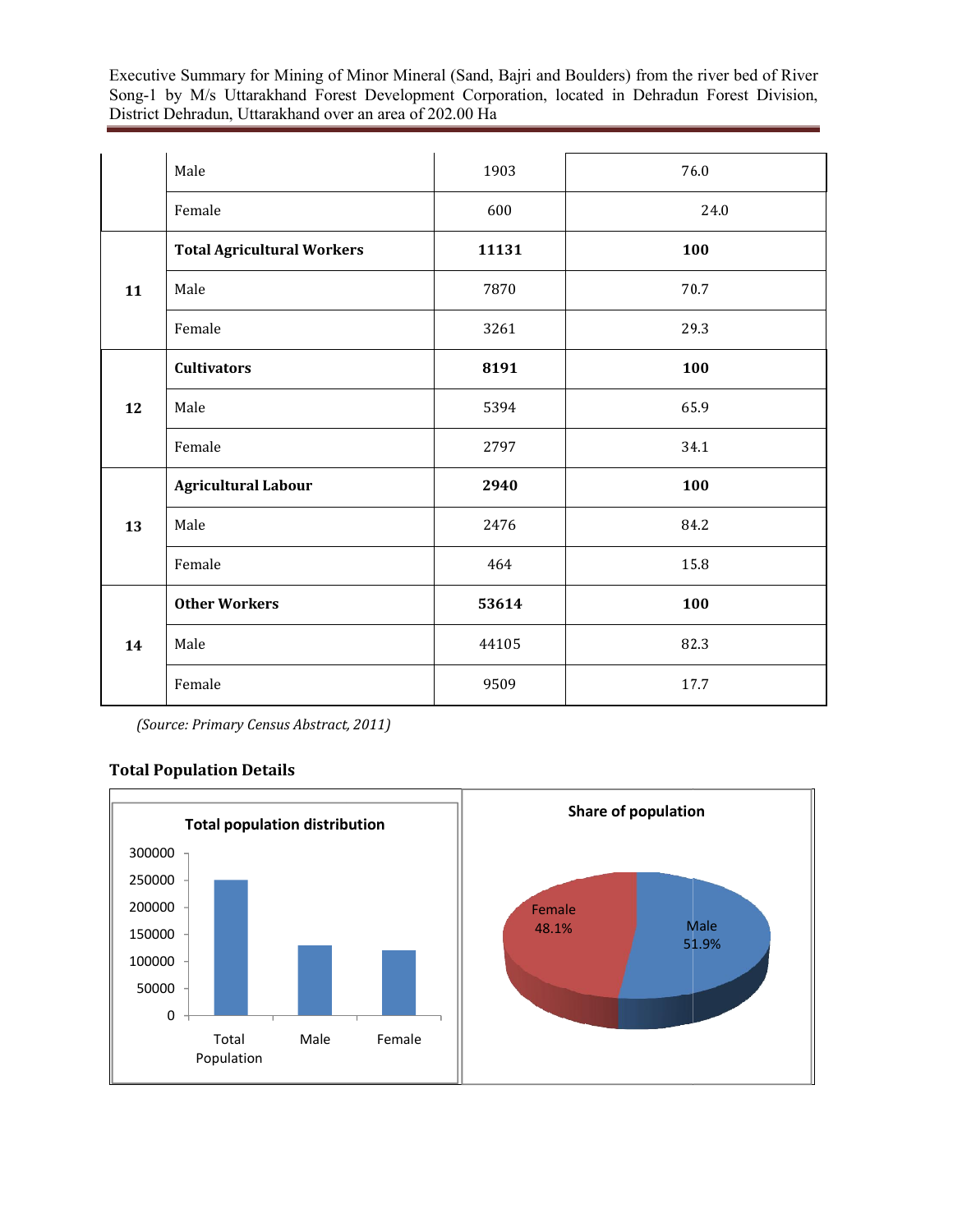## Child Population Distribution

In the study area, the total population of age group of 0-6 year has been worked out to be 29108 which constitute about 11.6 per cent of the total population. Of the total  $(0-6)$  age group population, 53.3 per cent are boys and remaining 46.7 per cent are girls. In absolute terms, the number of males in the age group  $(0-6)$  population is 15507 whereas the number of females in this age group is in the age group (0-6) population is 15507 whereas the number of females in this age 13601. The sex ratio of population in this age group (0-6 years) is 877 girls per 1,000 boys. 6 year has been worked out to be 29108 on. Of the total (0-6) age group population, is. In absolute terms, the number of males  $e_1$  number of females in this age group is



## Age Group 0 0-6 Population Distribution

## Social Group Population Distribution

In the study area, Scheduled Caste population is 30881 which constitute 12.3 per cent of the total population of the study area. In the total Scheduled Caste population, 52.8 per cent is male and the remaining 47.2 per cent is female. In absolute terms, the number of Scheduled Caste males is 16303 whereas the number of Scheduled Caste females is 14578. The sex ratio among Scheduled Caste population has been worked out to be 894 females per 1,000 males. Female<br>
Unitation<br>
Unitation<br>
Unitation<br>
Caste<br>
Caste



### Scheduled Caste Population Distribution

In the study area, Scheduled Tribe population is  $1749$  which constitute 0.7 per cent of the total population of the study area. Of the total Scheduled Tribe population, 53.8 per cent is male and the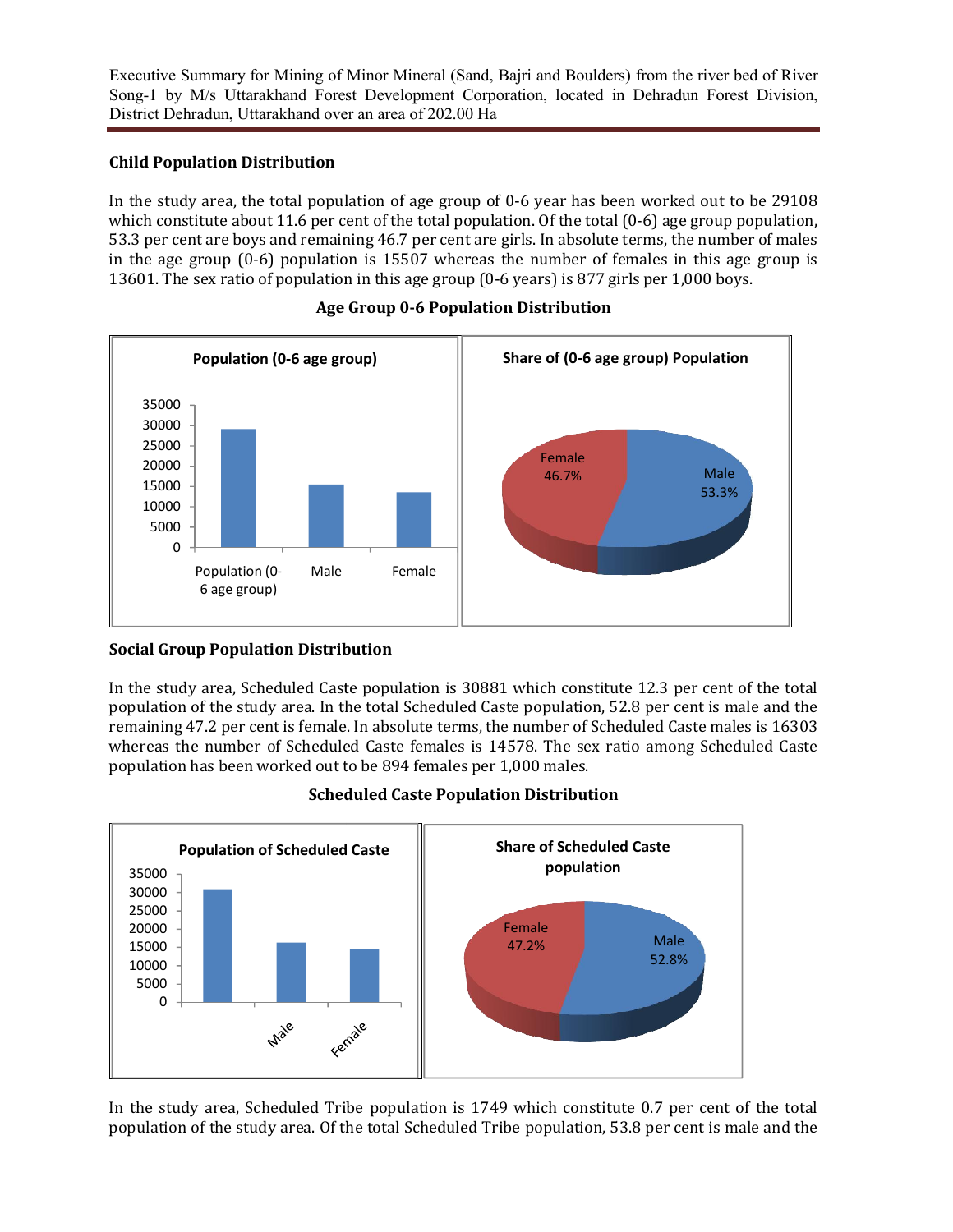remaining 46.2 per cent is female. In absolute terms, the number of the Scheduled Tribe males is 941 whereas the number of Scheduled Tribe females is 808. The sex ratio among Scheduled Tribe population has been worked out to be 858 females per 1,000 males



#### Scheduled Tribe Population Distribution

#### Household and Household Size

The entire population of the study area is distributed into 53747 households and the average household size has been worked out to be 5.

#### Literates, Literacy Rate and Gender Gap in Literacy Rate Rate

In the study area, 76.6 per cent of the total population is literate. The total number of the literate population is 192218 in which the number of male literates is 105768 and the number of female literates is 86450. The male literates are 55.0 per cent and the female literates are 45.0 per cent. The gender gap among the literate population is  $10.0$  per cent. The overall literacy rate has been worked out to be 86.6 per cent. The literacy rate of the male is 92.3 per cent and the literacy rate of the female is 80.6 per cent which creates a gender gap in the literacy rate of 11.7 per cent.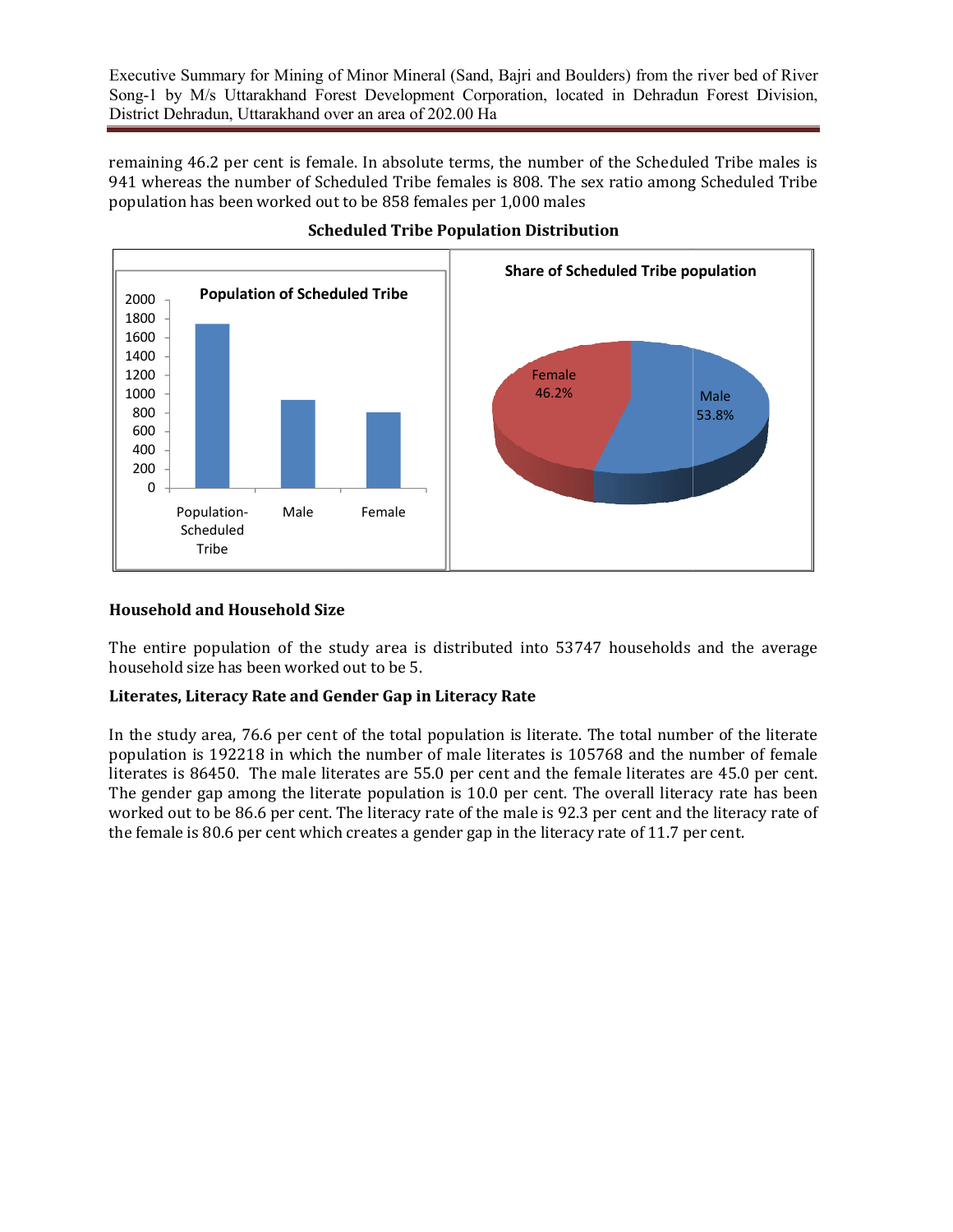

Literates Population Distribution Literates

### Working Population Details

Based on Census 2011, total number of workers in the study area has been worked out to be 86312 which constitute  $34.4$  per cent of the total population. Of the total workers,  $75.8$  per cent are males and the remaining 24.2 per cent are females. In absolute term, the total number of male workers is 65409 and the total number of female workers is 20903. In the total working population there is a large gender gap of 51.6 per cent.



#### Working Population Distribution

#### Details of the Working Population

In the total working population of the study area habitations is 77.9 per cent is main workers and the remaining 22.1 per cent is marginal workers. Of the total main workers 80.1 per cent are males and remaining 19.9 per cent are females which create a large gender gap in work participation of 60.2 per cent. In case of marginal workers, 60.5 per cent are males and 39.5 per cent are females that create a gender gap of 21.0 per cent in this segment of work participation. The main workers are further divided into cultivators, agricultural laborers, household industrial workers and other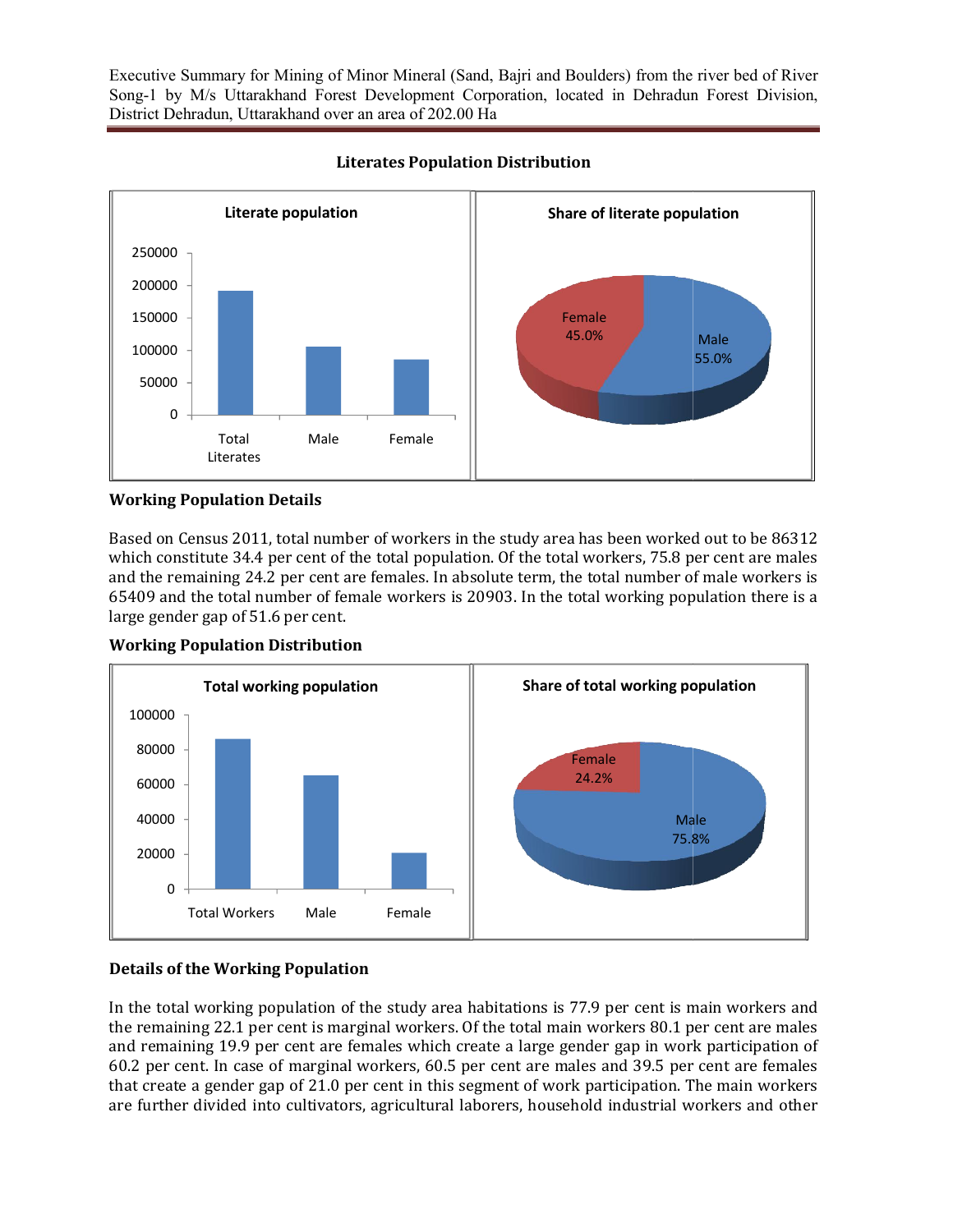workers. The sum total of the cultivators and agricultural laborers has been termed as total agricultural workers.



## Distribution of Working Population

#### Distribution of main workers



Of the main working population,  $12.2$  per cent are cultivators and  $4.4$  per cent are agricultural laborers. The population that belongs to the other workers category is 79.7 per cent while 3.7 per cent of the main workers belong to industrial household workers category. From the above distribution of workers it is clear that the economy of the study area is mainly dependent on other workers category and next is those involved in agricultural sector either as cultivators or agricultural laborers.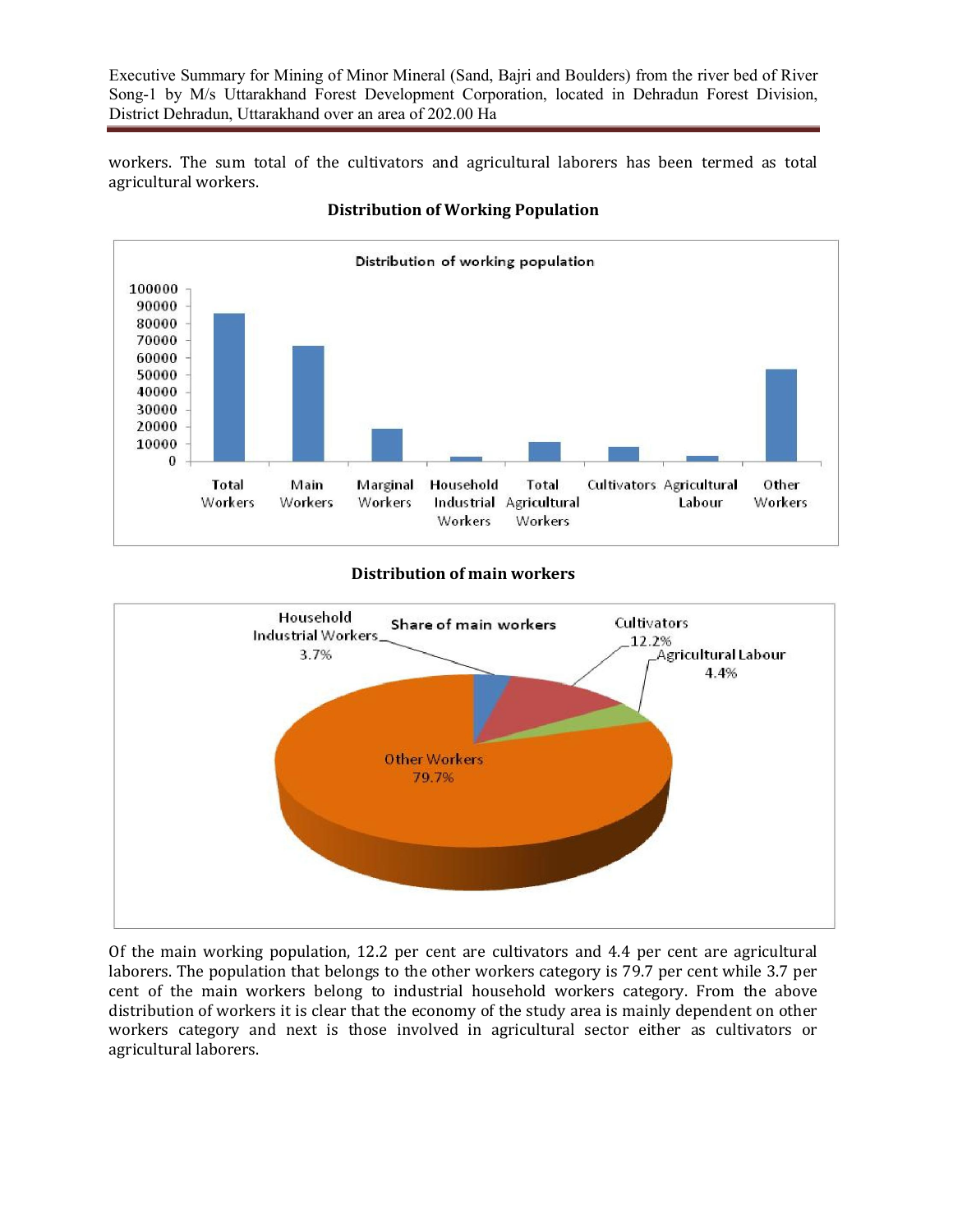# (c) Biological Environment

The study area falls in the Forests land. The list of total number of different plant species (trees, shrubs, herbs and climbers) has been prepared based on the site observations and along with consultation with local peoples. The most common floral species are Shorea robusta (Sal), *Bombax ceiba, Lannea coromandelica, Mallotus philippensis, Dalbergia sissoo, Aegle marmelos*, *Melia azadirachta*, *Tectona grandis*, *Shorea robusta*, *Trewia nudiflora*, *Adhatoda vasica, Boehmeria macrophylla, Callicarpa macrophylla, Carissa carandas, Cassia occidentalis, Commelina benghalensis, Jasminum pubescens, Lantana camara, Solanum torvum, Urtica dioica etc.* Whereas common herbs are *Achyranthes aspera, Ageratum conyzoides, Artemisia nilagirica, Chenopodium album, Euphorbia hirta, Justicia procumbens, Oxalis corniculata, Rauvolfia sp. Sida cordifolia,* and *Xanthium strumarium etc.*

There are no Rare or Critically Endangered and Threatened plant species in the study area as per IUCN category. The floral species found in the study area are common and wide spread occurrence.

 Various kinds of birds are found flying across the project area. There are no species- specific major nesting sites near the project site. The site is also not known for any migratory bird halt. Snakes such as **Cobra** (*Naja naja*) and Common **green whip snakes** (*Hierophis viridiflavus*) have been spotted in the study area.

 Amphibians such as Cascades frog (*Rana cascadae*), Common Asian Toad (*Duttaphrynus melanostictus*) are more frequent along the river during the peak season. Small fish species are found in the river.

Around 102 faunal species are reported from this area (24 mammals, 51 birds, 9 reptilians, 8 amphibians and 10 butterflies' species). The major animals reported from surrounding forest areas include Elephant (*Elephas maximus*), Leopard (*Panthera pardus*), Leopard Cat (*Prionailurus bengalensis*), Bengal Tiger (*Panthera tigris tigris*), **Indian Pangolin** (*Manis crassicaudata*) and **Indian Peafowl** (*Pavo critatus*) some of which are endangered and accorded protection under the Wildlife Protection Act, 1972. All the listed species were compared with IUCN Red Data Book and Indian Wildlife Protection Act, 1972

## 5. ANTICIPATED ENVIRONMENT IMPACT AND MITIGATION MEASURES (a) AIR ENVIRONMENT

The air quality in the mining area depends upon the nature and concentration of emissions and meteorological conditions.

### Anticipated Impact

• Mining Operation carried out by opencast manual & semi mechanized method generate dust particles due to various activities like loading &unloading of sand and transportation.

• The impact on ambient air quality in the area surrounding the mining area depends upon the pollutant emission rate and prevailing meteorological conditions. As it is an open cast semi mechanized mine, particulate Matter (Dust) of various sizes is the only pollutant of any significance.

#### Mitigation Measures

• The speed of trucks on haul road will be controlled as increased speed increases dust emissions. Overloading of transport vehicles will be avoided.

• Proper mitigation measures like water sprinkling will be adopted to control dust emissions.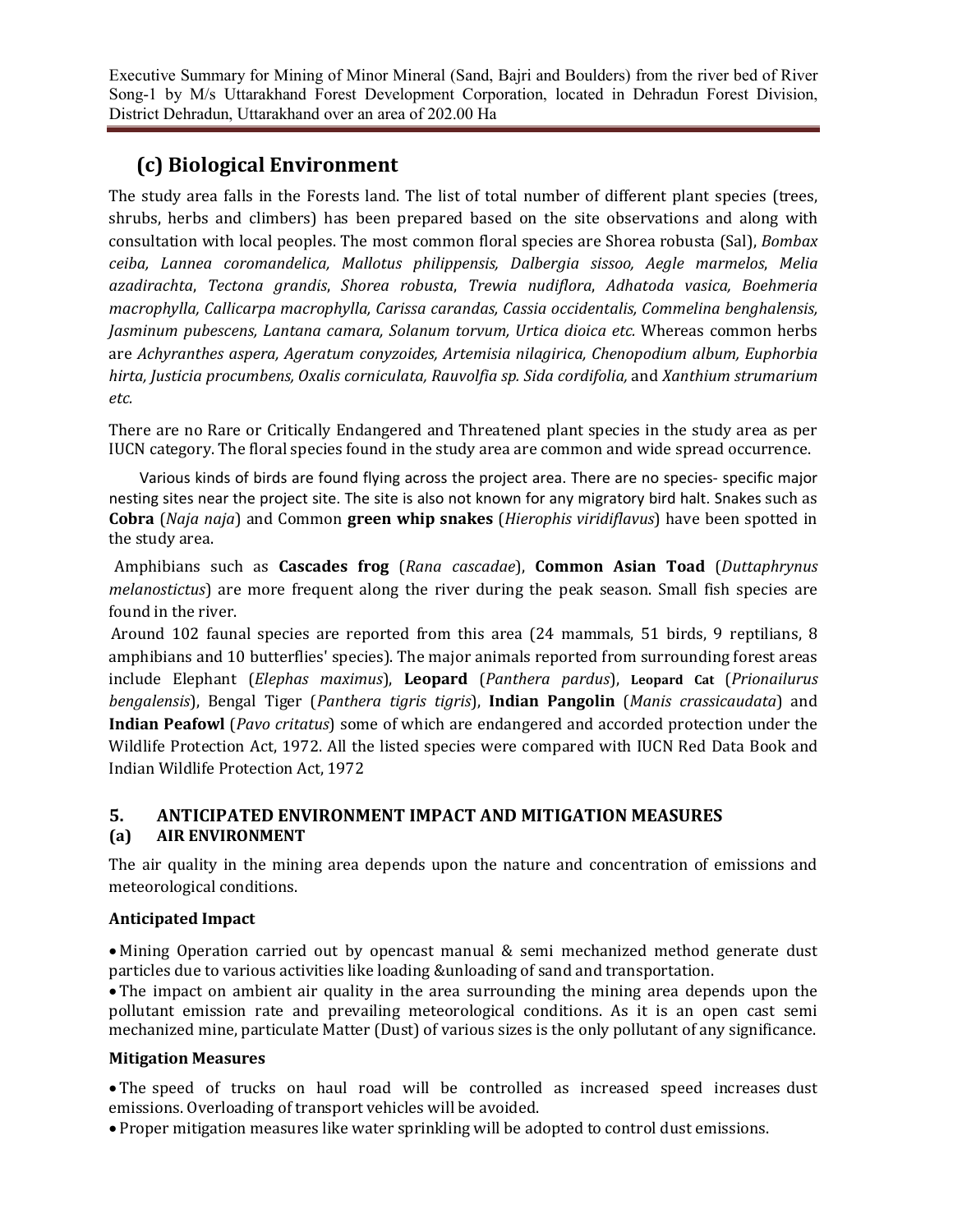- Masks will be provided to workers.
- To control the emissions regular preventive maintenance of equipment will be carried out on contractual basis.
- Green belt of adequate width will be developed.

## (b) NOISE ENVIRONMENT

The area generally represents calm surroundings. There is no heavy traffic, industry or noisy habitation in the area. As the project is proposed for open cast manual mining method, there will be no blasting or drilling activities.

#### Anticipated Impact

• The source of Noise pollution will be the vehicular movements.

• Noise generated by manual extraction of river bed material, using shovels, crowbars etc., will be negligible.

#### Mitigation Measures

• Proper maintenance of all transportation vehicles will be carried out which help in reducing noise during operations. No other equipment except the transportation vehicles will be allowed.

• Noise generated by hand equipment will be negligible and will not cause detectable adverse impact.

• Awareness will be imparted to the workers about the permissible noise levels and maximum exposure to those levels.

#### (c) WATER ENVIRONMENT

The impact of mining project on groundwater hydrology and surface water regime are site specific and depends upon the characteristics of the mineral, hydrogeology and requirement of groundwater for other uses.

#### Anticipated Impacts

• The Mining in the riverbed area may cause the groundwater contamination due to the intersection of the water table.

• Waste water disposed from the mining activity may contaminate the surface water.

• River recharges the ground water; excessive mining may reduce the thickness of natural filter materials (Sediments), through which the ground water is recharged.

### Mitigation Measures

• Mining will be done above the water table as well as river bed water level, therefore much impact on water regime is not accepted.

• Proper analysis/Monitoring will be done to check the ground water.

## (d)LAND ENVIRONMENT

Impact assessment study on land environment can be done by considering land use pattern/land cover, topography, drainage pattern and geological features of the mine site as well as the study area. 

### Anticipated Impact

• Mining activity will impact river bed topography by formation of excavation voids.

• River bed mining may bring some change in topography at the nearby area of the mine lease.

• Stacks of solid waste generated from mining activity may hinder the flow of water in monsoon season.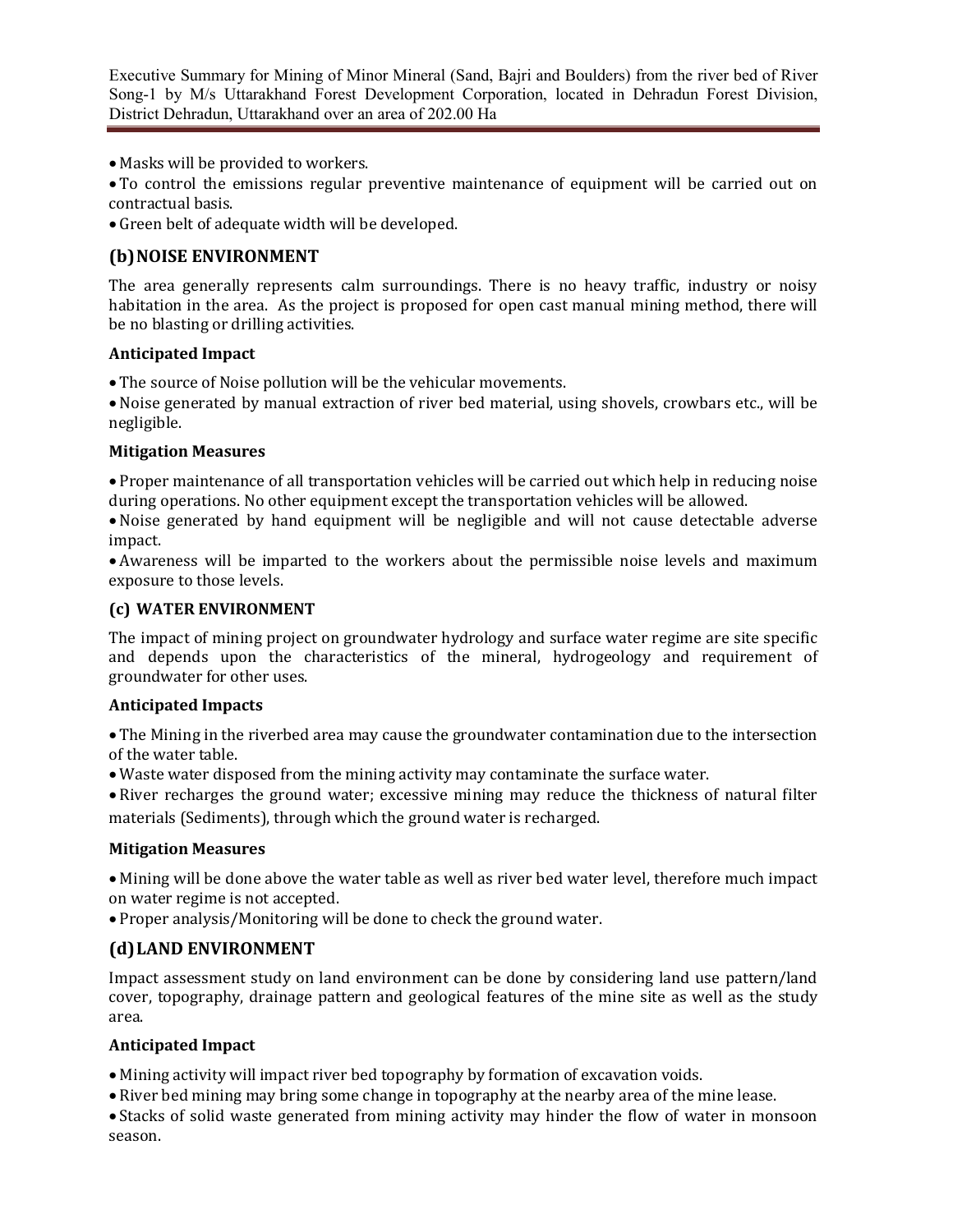## Mitigation Measures

Adopting suitable, site specific mitigation measures can reduce the degree of impact of mining on land. Some of the land-related mitigation measures are as follows:-

- Excavated pits will get replenished annually in monsoon itself & will be restored to original.
- Mineral will be mined after leaving the 25% width as a safety zone on both sides of the riverbed.
- Solid waste will not be stacked on the bank side as it will hinder the flow of water in monsoon season.

• The mine working will remain confined to allotted river bed only, so it will not disturb any surface area outside the mine lease area which may affect topography or drainage.

# (e) ECOLOGY & BIODIVERSITY

## Anticipated Impact

• There shall be negligible air emissions or effluents from the project site. This shall be a temporary effect and not anticipated to affect the surrounding vegetation significantly.

## Mitigation Measures

• Plantation will be done along the approach roads. These activities will help to improve the Floral cover of the area, which helps in countering soil erosion.

• All the preventive measures will be taken for growth & development of flora.

• Although, the project will not lead to any tree cutting, it is proposed to improve the greenery of the locality by plantation services. To avoid dust emissions, the mined materials will be covered with tarpaulin during transportation.

• Suitable plan for conservation of Schedule-I Species have prepared and necessary fund to implement for the same will be made.

# (f) SOCIO ECONOMIC

## Anticipated Impact

There will be positive impact on the employment and nearby society due to the following reasons:

• The project will generate 670 employment opportunities for the local people in the mining project. Indirect employment is also expected due to the associated mining activities.

• The project will prevent widening of the river bed due to the deposition of sediments which if not mined out, will results in rising of the river bed, thereby causing flood, damage to the adjoining areas, destruction of life & property.

• The project will incur towards the corporate social responsibility for wellbeing of the nearby villagers.

#### (g) Solid Waste Anticipated Impact

• As there is practically no soil cover observed in the river bed, this project does not involve any waste generation.

• No municipal waste other than domestic sewage shall be generated.

## Mitigation Measures

• Only clayey soil generated during mining process which will be used for the plantation.

• Domestic sewage will be disposed off into septic tanks followed by soak pits.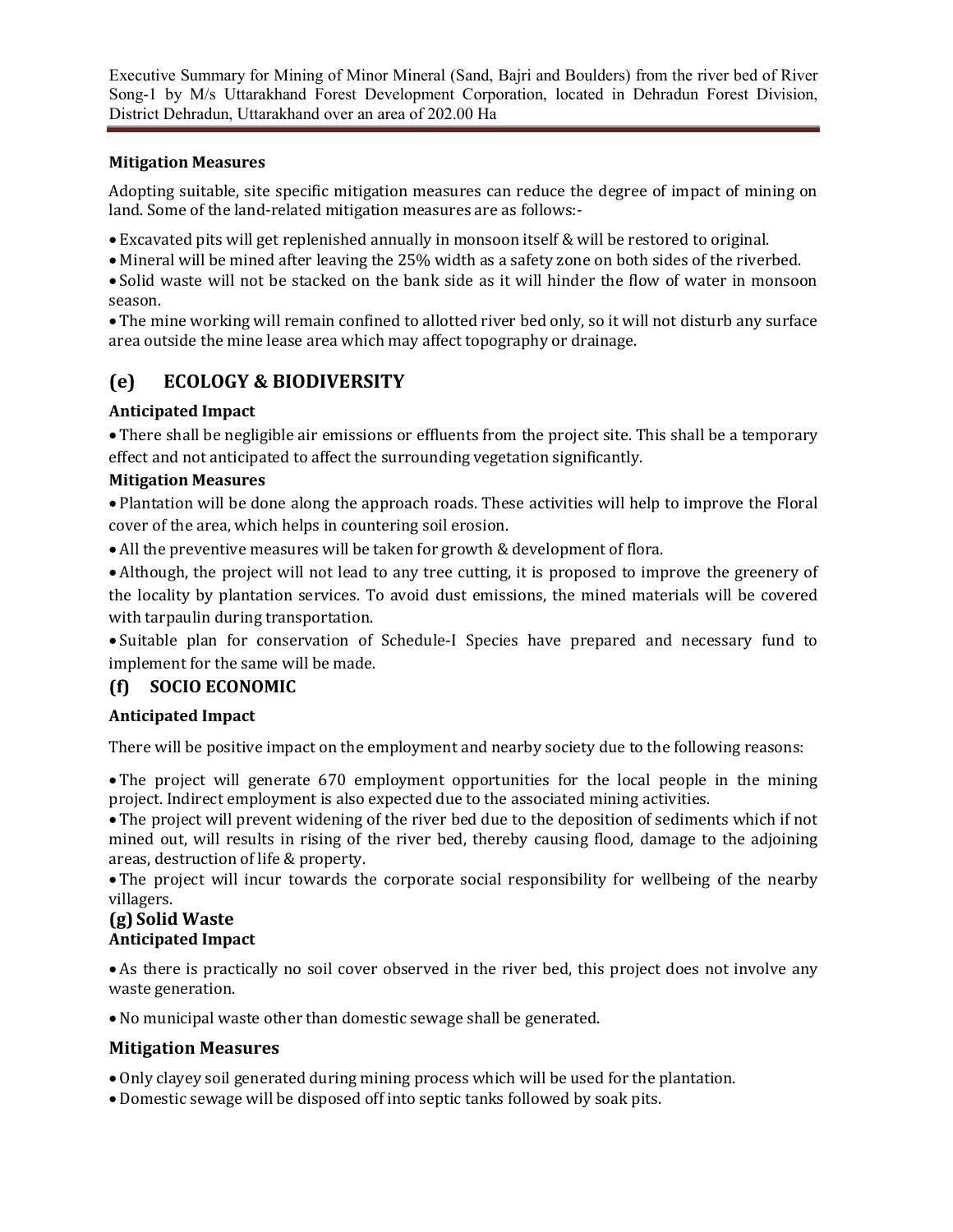## (h)TRAFFIC ENVIRONMENT Anticipated Impact

• The increase in traffic density will lead to the air pollution and it cause the effect on human health like damage to lung tissue, cancer, asthma etc.

• The movement of vehicles cause the noise pollution.

### Mitigation Measures

• Vehicles with PUC certificate will be hired. Regular maintenance of vehicles will be done to ensure smooth running of vehicles.

- Regular health check up camps will be organised for the safety purpose of the workers.
- Unnecessary blowing of horn will be avoided.

# ANALYSIS OF ALTERNATIVES

No alternate site is suggested as it is site specific. Since, the Letter of Intent (LoI) has been issued by the Director of Mines & Geology department, Uttarakhand for the river bed mining.

## 6. ENVIRONMENT MONITORING PROGRAMME

UKFD has formulated well laid-out Environmental Policy, wherein preservation of environment has been accorded a most strategic and prime position. The various protocol procedures in connection with communication channels upwards and downwards, for dealing with violations or departures in environmental standards involvement of Board of Directors as well as shareholders about such incidences, etc.

Regular monitoring of environmental parameters will be carried out to assess the status of environment during project operation. With the knowledge of baseline conditions, the monitoring programme will serve as an indicator for any deterioration in environmental conditions due to operations of the project, which will enable to take suitable mitigation steps in time to safeguard the environment.

# 7. ADDITIONAL STUDIES

At present, the mining is proposed in a mild sloping in river bed to protect the forest from the erosion. Pits will be created upto depth 3.0 m or ground water levels whichever less during mining period.

A replenishment study was undertaken by "ICAR-Indian Institute of Soil and Water Conservation, Dehradun (Uttarakhand) on 'Assessment of extractable river bed material from river'. On the basis of recommendations, permissible quantity of RBM and the methodology of extraction will be followed so as to maintain the hydrological profile of the river along with the extraction of the RBM.

# 8. PROJECT BENEFITS

The project will brings overall improvement in the locality, neighbourhood and the state by bringing employment generation at local level and revenue to state government. Hence it will be helpful for the economic growth and support to enhance quality of life through employment.

## 9. ENVIRONMENTAL COST BENEFIT ANALYSIS

It is considered desirable that the mining project may be implemented. Project cost for the proposed Mining project having area of 202.0 Ha. Falling in Village-Balawala, Tehsil & District-Dehradun, Uttarakhand is Rs. 4.18Crore.